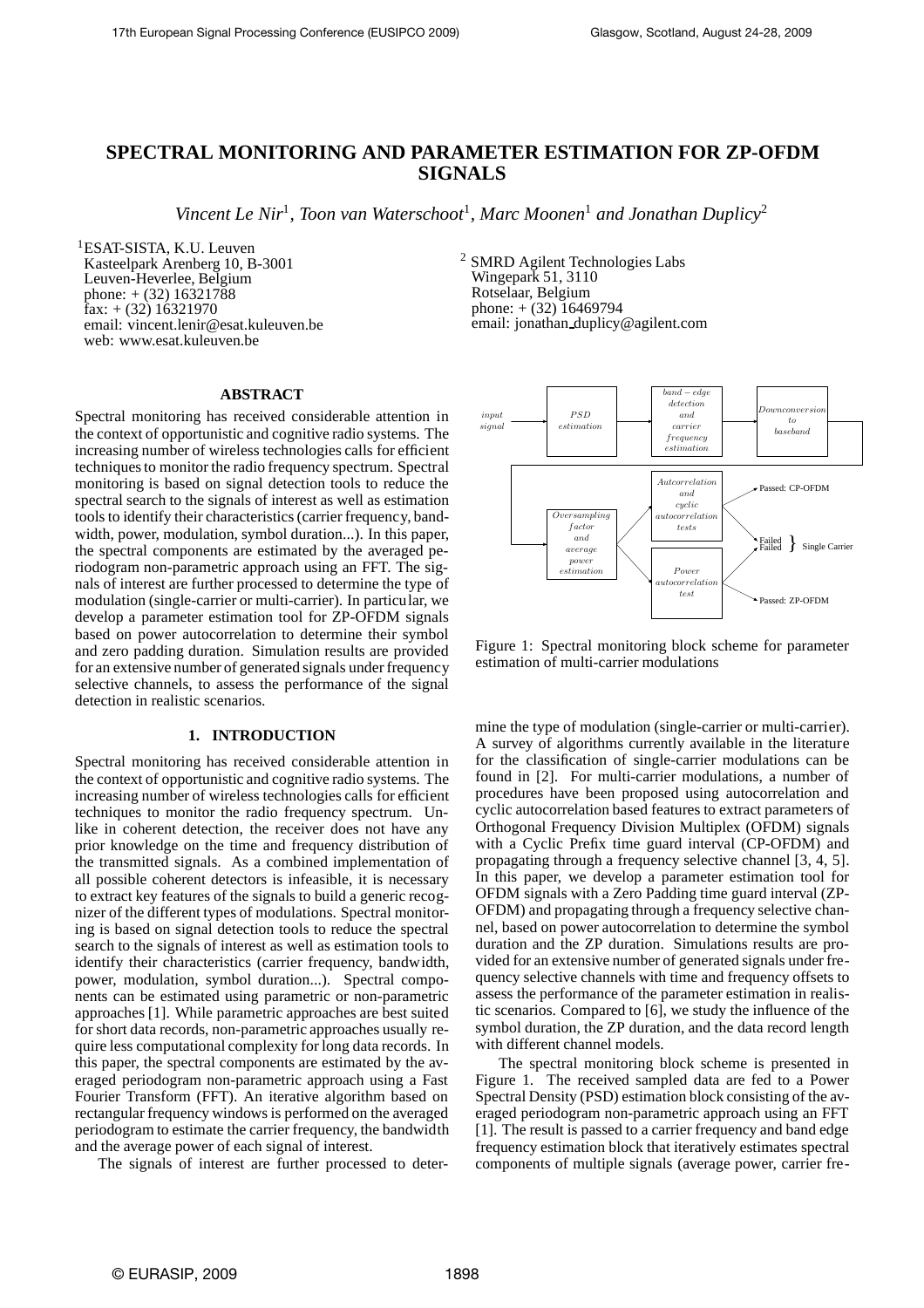quency and bandwidth). Each signal of interest is then downconverted into baseband and low-pass filtered. As the cut-off frequency of the low-pass filter can be chosen larger than the bandwidth of the signal of interest, the oversampling factor and the average power are estimated on the corresponding baseband signal. Finally, this signal is processed in a parallel way through autocorrelation and cyclic autocorrelation tests to detect the presence of a CP-OFDM signal and through power autocorrelation tests to detect the presence of a ZP-OFDM signal. If neither of these multi-carrier modulations are detected, known algorithms for single-carrier modulation can be used to determine the constellation size[2].

In section 2, we review the averaged periodogram technique and we present the iterative algorithm based on rectangular frequency windows for multiple signals to estimate the carrier frequency, the bandwidth and the average power of each signal of interest. In section 3, we review the parameter estimation tools based on autocorrelation and cyclic autocorrelation for CP-OFDM signals in frequency selective channels. The symbol duration, the CP duration and the number of subcarriers can be estimated from these features. We develop parameter estimation tools based on power autocorrelation for ZP-OFDM signals in frequency selective channels in section 4. Simulations results are given in section 5 for an extensive number of generated signals.

#### **2. ESTIMATION OF THE SPECTRAL COMPONENTS**

An overview of various spectral estimation methods using parametric as well as non-parametric approaches can be found in [1]. While parametric approaches are best suited for short data records, non-parametric approaches usually require less computational complexity for long data records. In the following, the spectral properties are estimated by the averaged periodogram non-parametric approach using an FFT. Consider the received sampled data sequence  $s =$  $[s(0)...s(N-1)]^T$  with *N* the number of samples. We wish to estimate the spectral components of *K* signals of interest present in the observed spectrum. The carrier frequencies  $f_k^c$ , present in the observed spectrum. The carrier requencies  $j_k$ ,  $k = 0...K - 1$  are estimated indirectly by estimating band edge frequencies  $B_k^{low}$  and  $B_k^{high}$  $_{k}^{mgn}$ ,  $\forall k = 0...K - 1$ . The periodogram S gives an estimate of the Power Spectral Density (PSD) of the received sequence by:

$$
\mathbf{S} = |FFT(\mathbf{s})|^2 \tag{1}
$$

To calculate the averaged periodogram, the sequence s of length *N* is divided into *M* vectors  $\mathbf{s}_m$  of size *T* and the corresponding periodograms are then averaged. Note that the larger the number of samples *T*, the higher the frequency resolution provided by the FFT grid (which is maximum when *M*=1). The averaged periodogram  $S_{\text{ave}}$  gives an estimate of the PSD of the received sequence by:

$$
\mathbf{S}_{avg} = \frac{1}{M} \sum_{m=0}^{M-1} |FFT(\mathbf{s}_m)|^2
$$
 (2)

The estimated PSD is used in an iterative algorithm to determine the spectral properties of the different signals of interest (average power, carrier frequency and bandwidth). A description of the algorithm is given in **Algorithm 1**. First, the total energy in the spectrum  $A_1$  is calculated and an exhaustive search based on a rectangular frequency window is performed to find the band edge frequency indices *i* and  $i + j$ of the first signal of interest, according to a Least Squares Error (LSE) criterion. The energy difference  $A_1^{diff}$  $_1^{a_{IJJ}}$  between the target signal (i.e. the energy of the full spectrum) and the measured data in the bandwidth of interest is calculated. Finally, the average power of the first signal is estimated as the difference  $A_1 - A_1^{diff}$  $_1^{a_{IJ}}$ . The remaining energy is used to detect a second signal of interest with  $A_2 = A_1^{diff}$  $_1^{a_{IJJ}}$  on the updated received spectrum *signal*<sup>2</sup> (where the frequency components in the bandwidth of the first signal of interest are removed from the initially received spectrum). This procedure is repeated iteratively until the *K* signals are detected (or until the remaining energy is too small to contain a signal of interest, i.e.  $A_k$  < *tolerance* compared to the noise power).

**Algorithm 1** Iterative algorithm for the estimation of multiple spectral components

1 init  $k = 1$ 2 init  $A_k = sum(\mathbf{S}_{avg})$ 3 init *signal*<sub> $k$ </sub> =  $\mathbf{S}_{avg}$ 4 init  $obj(i, j) = 1 \ \forall i, j$ 5 while  $A_k > tolerance$ 6 init  $min_{obj} = 1$ 7 for i=0 to *T* −1 8 for j=0 to  $T - i$ 9  $\text{target} = [\mathbf{0}_{(1 \times i)}, \frac{A_k}{j} \mathbf{1}_{(1 \times j)}, \mathbf{0}_{(1 \times T - (i+j))}]$ 10  $obj(i, j) = sum((signal_k - target)^2)$ 11 if  $obj(i, j) < min_{obj}$ <br>12  $min_{obj} = obj(i, j)$  $min_{obj} = obj(i, j)$ 13  $B_k^{low} = i$ 14  $B_k = j$ 15  $B_k^{high} = B_k^{low} + B_k$ 15 end if 16 end for<br>
17  $\text{target}_k^{\text{tmp}} = [\mathbf{0}_{(1 \times B_k^{\text{low}})}, \frac{A_k}{B_k}]$  $\frac{A_k}{B_k} \mathbf{1}_{\left(1 \times B_k\right)}, \mathbf{0}_{\left(1 \times T - \left(B_k^{low} + B_k\right)\right)}\}$ 18 end for 19  $A_k^{diff} = sum(target_k^{tmp}) - sum(sign_k(k)B_k^{high})$  $_{k}^{mgn}$  $))$ 20  $target_k^{final} = [\mathbf{0}_{(1 \times B_k^{low})}, \frac{A_k - A_k^{diff}}{B_k} \mathbf{1}_{(1 \times B_k)}, \mathbf{0}_{(1 \times T - (B_k^{low} + B_k))}]$ 21  $k = k + 1$ 22  $A_k = A_{k-1}^{diff}$ 22  $A_k - A_{k-1}$ <br>
23  $canceler = [1_{(1 \times B_k^{low})}, 0_{(1 \times B_k)}, 1_{(1 \times T - (B_k^{low} + B_k))}]$ 24  $signal_k = (signal_{k-1})$ .(*canceler*) 25 end while

In this algorithm,  $\mathbf{0}_{(1 \times i)}$  is the all zeros vector of length *i*,  $\mathbf{1}_{(1 \times j)}$  is the all ones vector of length *j*, ().() is the elementby-element vector multiplication, and  $target_k^{final}$  is the estimated rectangular window around the  $k^{\text{th}}$  signal with average power  $A_k - A_k^{diff}$  $k_k^{a_{IJ}}$ , bandwidth  $B_k$  and carrier frequency:

$$
f_k^c = \frac{B_k^{low} + B_k^{high}}{2} \quad \forall k = 1...K
$$
 (3)

Figure 2 shows an example with two OFDM signals, one narrowband signal around 5 GHz and one wideband signal around 2.5 GHz. One can see that the algorithm provides good estimates of the spectral properties of the received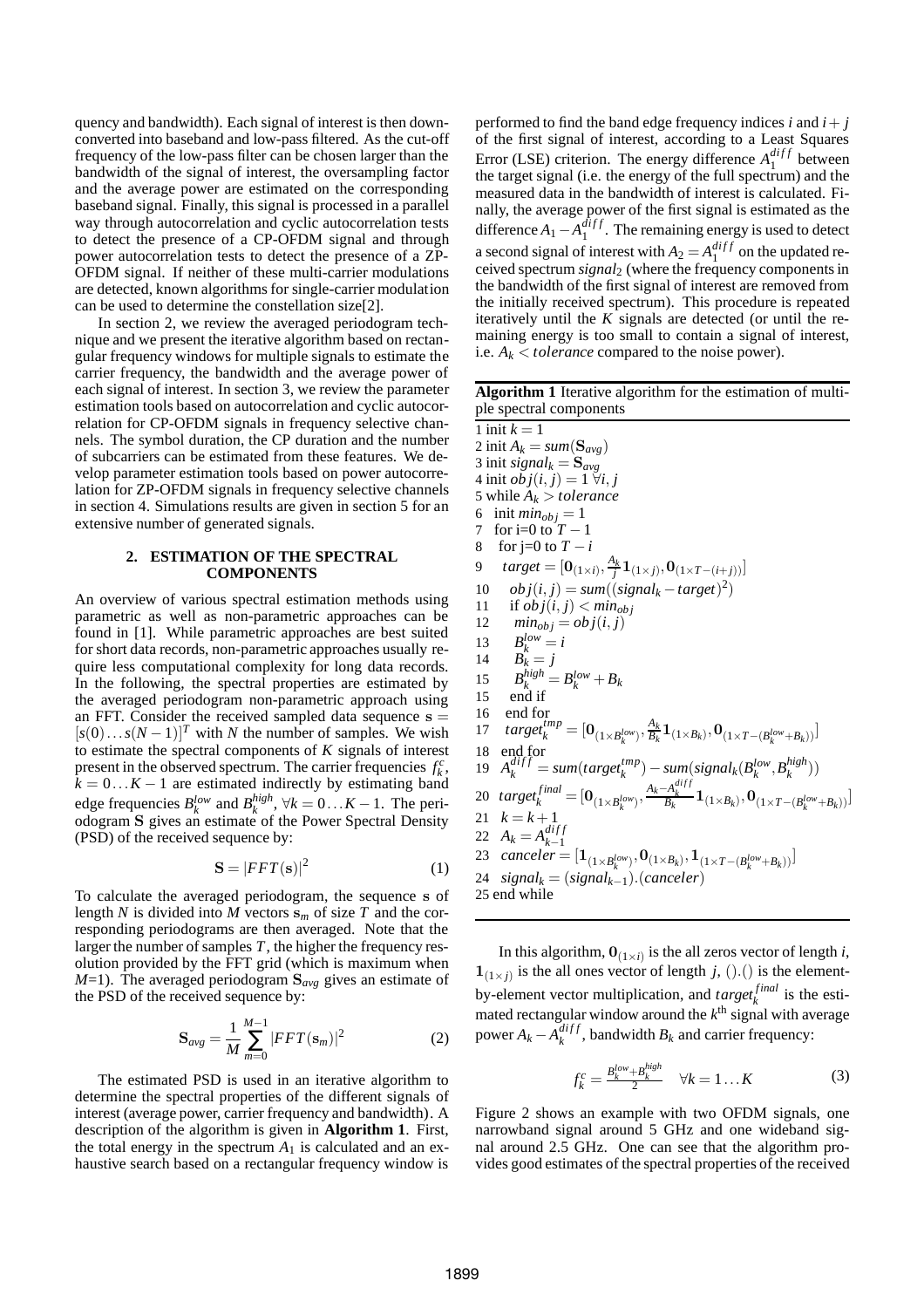

Figure 2: Spectral components estimation of multiple signals

signals. In this case we considered two signals with nonoverlapping spectrum. Note that if two or more signals share the same bandwidth, the cancelling operation in **Algorithm 1** should be relaxed in order to obtain useful estimates of the spectral properties of the multiple signals. Based on the estimate of the average power, bandwidth and carrier frequency, each signal of interest can be downconverted into baseband and low-pass filtered. Depending on the cut-off frequency of the low-pass filter, the oversampling factor *q* can be determined as the ratio between the bandwidth of the low-pass filter and the bandwidth of the signal of interest.

#### **3. PARAMETER ESTIMATION TOOLS FOR CP-OFDM SIGNALS**

In this section, we review some parameter estimation tools based on autocorrelation and cyclic autocorrelation to estimate CP-OFDM signal parameters in frequency selective channels, which have been described in [3, 4, 5].

The parameter estimation block scheme for CP-OFDM is presented in Figure 3. First, an autocorrelation test is performed on the baseband signal of interest in order to detect peaks of correlation. The most significant peak, corresponding to the symbol duration  $T_u$ , is stored for further analysis. With the knowledge of the oversampling factor *q*, the number of subcarriers can be estimated by the ratio between the symbol duration and the oversampling factor  $T_u/q$  assuming that we have normalized the receiver sampling period  $T_r = 1$ . The overall symbol duration  $T_s$  is determined using a cyclic autocorrelation at delay  $T_u$ . The CP duration is easily computed as the difference between the overall symbol duration and the useful signal  $T_{cp} = T_s - T_u$ . The input signal can be modeled as a received sequence  $y = [y(0) \dots y(N-1)]^T$  of length *N* (which corresponds to a single spectral component of the received signal s) such that:

$$
y(i) = e^{j(2\pi\epsilon i + \phi)} \sum_{l=\theta}^{L-1+\theta} h(l-\theta)x(i-l) + n(i) \quad i \in [0...N-1]
$$
\n(4)

where  $\mathbf{x} = [x(0) \dots x(N-1)]^T$  is the oversampled transmitted signal vector, the  $h(l)$ 's are the oversampled multipath channel coefficients with  $\hat{L}$  the number of channel taps,  $\hat{n} =$  $[n(0)...n(N-1)]^T$  is the vector of Additive White Gaussian



Figure 3: Block scheme for parameter estimation of CP-OFDM signals

Noise (AWGN),  $\phi$  the receiver phase offset,  $\varepsilon$  the receiver frequency offset and  $\theta$  the receiver time offset. The autocorrelation of the received sequence can be written as:

$$
r(k) = \frac{1}{N} \sum_{i=0}^{N-1} y(i) y^{*}(i-k) \quad k \in [0...N-1]
$$
 (5)

with  $k$  the shift index. We assume that two vectors  $y$  are concatenated in order to cope with the data outside the interval  $i \in [0, N-1]$ . For CP-OFDM, the last part of the OFDM symbol is copied at the beginning to prevent Inter Symbol Interference (ISI) after multipath propagation. Therefore, a peak in the autocorrelation function can be observed at delay  $T_u$  (assuming  $T_r = 1$ ). The autocorrelation function can be derived from the received sequence model in (4), leading to:

$$
r(k) = \begin{cases} \sum_{l=0}^{L-1} |h(l)|^2 \sigma_x^2 + \sigma_n^2 & k=0\\ e^{j2\pi\epsilon T_u} \sum_{l=0}^{L-1} |h(l)|^2 \frac{T_{cp}}{T_s} \sigma_x^2 & k=T_u\\ e^{j2\pi\epsilon k} \sum_{l=0}^{L-1} h(l+k)h^*(l) \sigma_x^2 & k=1,\dots,L-1\\ e^{j2\pi\epsilon k} \sum_{l=0}^{L-1} h(l+k-T_u)h^*(l) \frac{T_{cp}}{T_s} \sigma_x^2 & k=T_u+(1,\dots,L-1)\\ 0 & otherwise \end{cases}
$$
(6)

with  $\sigma_x^2$  the variance of the transmitted signal and  $\sigma_n^2$  the variance of the AWGN. As stated by these equations, there are 2*L* peaks due to the multipath coefficients when the channel is stationary over the observation window. We assume that the maximum channel delay spread  $\tau_{max}$  is smaller than the symbol duration  $T_u$ , therefore the peaks corresponding to the CP insertion will appear as a second cluster of peaks at higher values of *k*. Hence we discard the peaks in the first cluster and we keep the highest peak in the second cluster for the estimation of the symbol duration. The cyclic autocorrelation is given by:

$$
c^{\beta}(k) = \frac{1}{N} \sum_{i=0}^{N-1} y(i) y^{*}(i-k) e^{-2\pi j \beta i/N} \quad (k, \beta) \in [0...N-1]
$$
\n(7)

We can determine the overall symbol duration  $T_s = N/\beta_{opt}$ (assuming  $T<sub>r</sub>=1$ ) with an exhaustive search on the cyclic autocorrelation at delay  $T_u$  using the following optimization problem:

$$
\beta_{opt} = \max_{\beta \neq 0} |c^{\beta}(T_u)|^2 \tag{8}
$$

This exhaustive search can be restricted to  $\left[N/T_u\right]$  to reduce complexity, by assuming that  $T_s > T_u$ .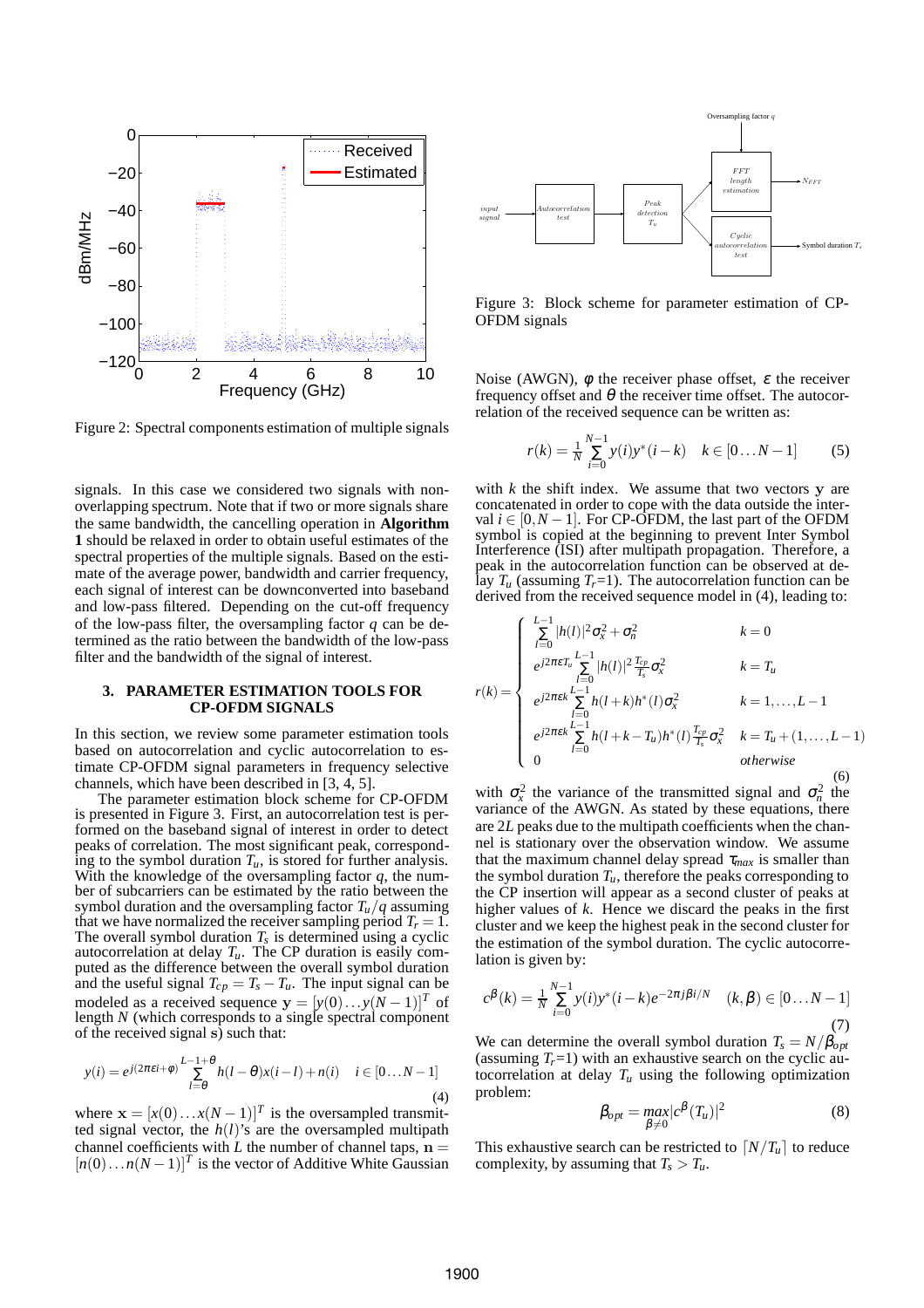

Figure 4: Block scheme for parameter estimation of ZP-OFDM signals

## **4. PARAMETER ESTIMATION TOOLS FOR ZP-OFDM SIGNALS**

In this section, we develop a parameter estimation tool based on power autocorrelation to estimate ZP-OFDM signal parameters in frequency selective channels.

The proposed block scheme is presented in Figure 4. First, a power autocorrelation test is performed on the baseband signal of interest in order to detect the presence of a zero padding suffix. If the received signal is a ZP-OFDM signal, the power autocorrelation becomes a periodic triangular function with a period corresponding to the overall symbol duration  $T_s = N/k_{opt}$  where  $k_{opt}$  is the most significant frequency component of the power autocorrelation (assuming that we have normalized the receiver sampling period  $T_r = 1$ ). The symbol duration  $T_u$  and the ZP duration  $T_{zp}$  are estimated with an exhaustive search based on a target train of triangular windows according to the LSE criterion. Finally, with the knowledge of the oversampling factor *q*, the number of subcarriers can be estimated by the ratio between the symbol duration and the oversampling factor  $T_u/q$  (assuming  $T_r=1$ ). The power autocorrelation of the received sequence can be written as:

$$
d(k) \stackrel{\triangle}{=} \frac{1}{N} \sum_{i=0}^{N-1} |y(i)|^2 |y(i-k)|^2 \quad k \in [0...N-1]
$$
 (9)

with *k* the shift index. Defining  $c = |k - tT_s|$  with *t* the train index corresponding to the  $t<sup>th</sup>$  triangular function, the values of the power autocorrelation are given by:

$$
d(k) = \begin{cases} \frac{T_u}{T_s} \left( \sum_{l=0}^{L-1} |h(l)|^4 \mu_x^4 + 4 \sigma_x^2 \sigma_n^2 + \mu_n^4 \right) \\ + \frac{T_{zD}^2}{T_s} \mu_n^4 & k, t = 0 \\ \frac{T_{u}-c}{T_s} \left( \sum_{l=0}^{L-1} |h(l)|^2 \sigma_x^2 + \sigma_n^2 \right)^2 \\ + \frac{2c}{T_s} \sigma_n^2 \left( \sum_{l=0}^{L-1} |h(l)|^2 \sigma_x^2 + \sigma_n^2 \right) & 0 < c < T_{zp} \\ + \frac{T_{zp}-c}{T_s} \sigma_n^4 & \forall t \neq 0 \\ \frac{T_u - T_{zp}}{T_s} \left( \sum_{l=0}^{L-1} |h(l)|^2 \sigma_x^2 + \sigma_n^2 \right)^2 \\ + \frac{2T_{zp}}{T_s} \sigma_n^2 \left( \sum_{l=0}^{L-1} |h(l)|^2 \sigma_x^2 + \sigma_n^2 \right) & otherwise \end{cases}
$$
(10)

with  $\mu_x^4$  the 4<sup>th</sup> order moment of the transmitted signal and  $\mu_n^4$  the 4<sup>th</sup> order moment of the AWGN. One can observe that the phase and frequency offsets do not affect the power autocorrelation feature. To find the number of periods *kopt* in the power autocorrelation function, we define the vector  $\mathbf{d} =$  $[d(0)...d(N-1)]$ , its frequency transform  $D = FFT(d)$  and we compute:

$$
k_{opt} = \max_{k \neq 0} |\mathbf{D}(k)|^2 \tag{11}
$$

Assuming that the received power has been normalized to unity, the distance between the peak and the minimum of the power autocorrelation function for a target train of triangular windows with a zero padding of length *i* is  $l_1 = T_s i/(T_s (i)^2$ . We can also define the distance between the minimum of the power autocorrelation function and the zero axis  $l_2$  =  $T_s(T_s - 2i)/(T_s - i)^2$ . Therefore, the surface of the power autocorrelation shifted by  $l_2$  ( $\mathbf{d}^{shifted} = \mathbf{d}^{norm} - l_2$ ) is defined as:

$$
A_i = sum\left(\mathbf{d}^{norm} - T_s \frac{T_s - 2i}{(T_s - i)^2}\right) \tag{12}
$$

We design a target train of triangular windows (using  $dec =$  $[0, \frac{1}{i}, \frac{2}{i}, \dots, 1]$  and  $decr = [1, \dots, \frac{2}{i}, \frac{1}{i}, 0]$  as follows:

$$
\mathbf{d}_{i}^{target} = [\frac{A_{i}}{ik_{opt}}(ones(i) - dec), zeros(\frac{N}{k_{opt}} - 2i),
$$
  

$$
\frac{A_{i}}{ik_{opt}}(ones(i) - decr)]^{T} \times k_{opt}
$$
 (13)

The ZP duration is then estimated as  $T_{zp} = i_{opt}$  using an exhaustive search in the following optimization problem:

$$
i_{opt} = \min_{i} (\mathbf{d}^{shifted} - \mathbf{d}^{target}_{i})^2
$$
 (14)

The exhaustive search can be reduced to  $[T_s/2]$  by assuming that the ZP duration cannot exceed half of the symbol duration *T<sup>s</sup>* .

#### **5. RESULTS**

Simulation results are presented based on 100 Monte Carlo realizations of signals and frequency selective channels with time and frequency offsets to assess the performance of the parameter estimation in realistic scenarios. In particular, we study the influence of the number of subcarriers, the CP or ZP duration, and the data record length.

The left figures of Figure 5 show the influence of the number of subcarriers and the CP duration expressed in percentage of the symbol duration  $T_u$  on the probability of correct detection *P<sup>d</sup>* (which indicates that the algorithm correctly estimates the symbol duration  $T_u$  and the CP duration  $T_{cp}$ ) for the CP-OFDM parameter estimation tool presented in section 3. The right figures of Figure 5 show the influence of the number of subcarriers and the ZP duration expressed in percentage of the symbol duration  $T_u$  on the probability of correct detection  $P_d$  (which indicates that the algorithm correctly estimates the symbol duration  $T_s$ , the zero padding estimator  $T_{zp}$  being more sensitive to noise) for the ZP-OFDM parameter estimation tool presented in section 4. Simulation results are performed on the Stanford University Interim (SUI)-1 channel model with 10 MHz bandwidth signals (*q*=1) and 10 OFDM symbols [7]. These results show that the number of subcarriers and the CP or ZP duration have a significant impact on the performance. Indeed, for CP-OFDM signals, 256